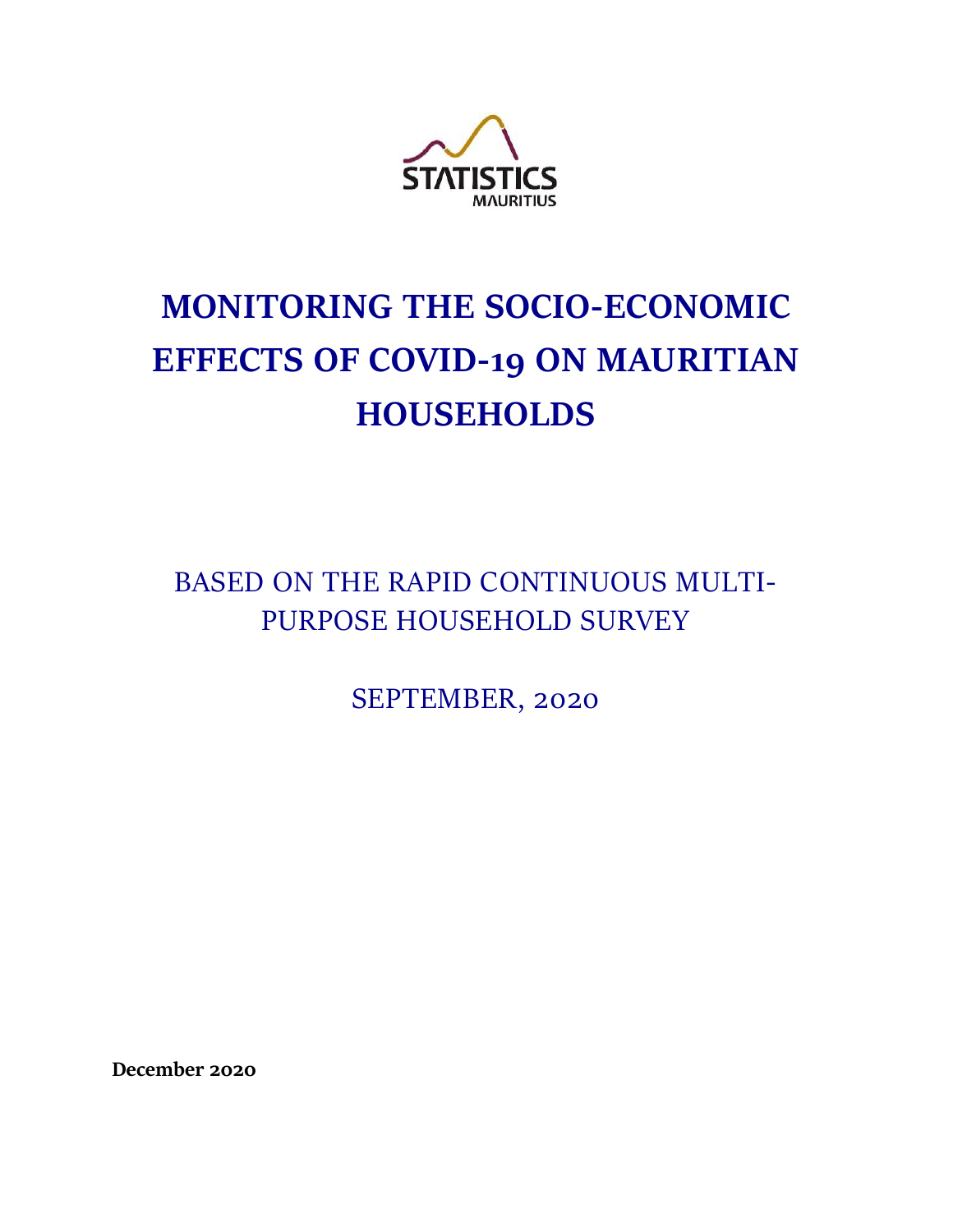## **HIGHLIGHTS**

- <span id="page-1-0"></span>• Total employment increased from 498,000 in July 2020 to 506,300 in September 2020, that is, an increase of 8,300.
- The number of unemployed increased by 4,900 from 57,300 in July to 62,200 in September.
- The unemployment rate (based on a labor force comprising individuals ages 16-64 not in full time education) is estimated at 10.9 percent in September compared to 10.3 percent in July.
- In September, the number of inactives was estimated to be 203,700 compared to 215,800 in July; a decrease of 12,100.
- Compared to income prior to lockdown of 20 March 2020, around 83 percent of selfemployed/employers reported a decline in their business income in September 2020. Among employees, around 28 percent reported a decrease in income in September 2020.
- About 8 in 10 households reported having difficulty to meet their monthly household expenses with their actual income in September 2020.
- About 39 percent of households had difficulty in the payment of their electricity bills on time due to financial constraints while 30 percent had problems to pay their water bills.
- Approximately 1 in 4 households reported facing difficulties to meet their commitments for hire purchase goods.
- Around 34 percent of households surveyed in September reported a reduction in their income compared to income prior to the pandemic.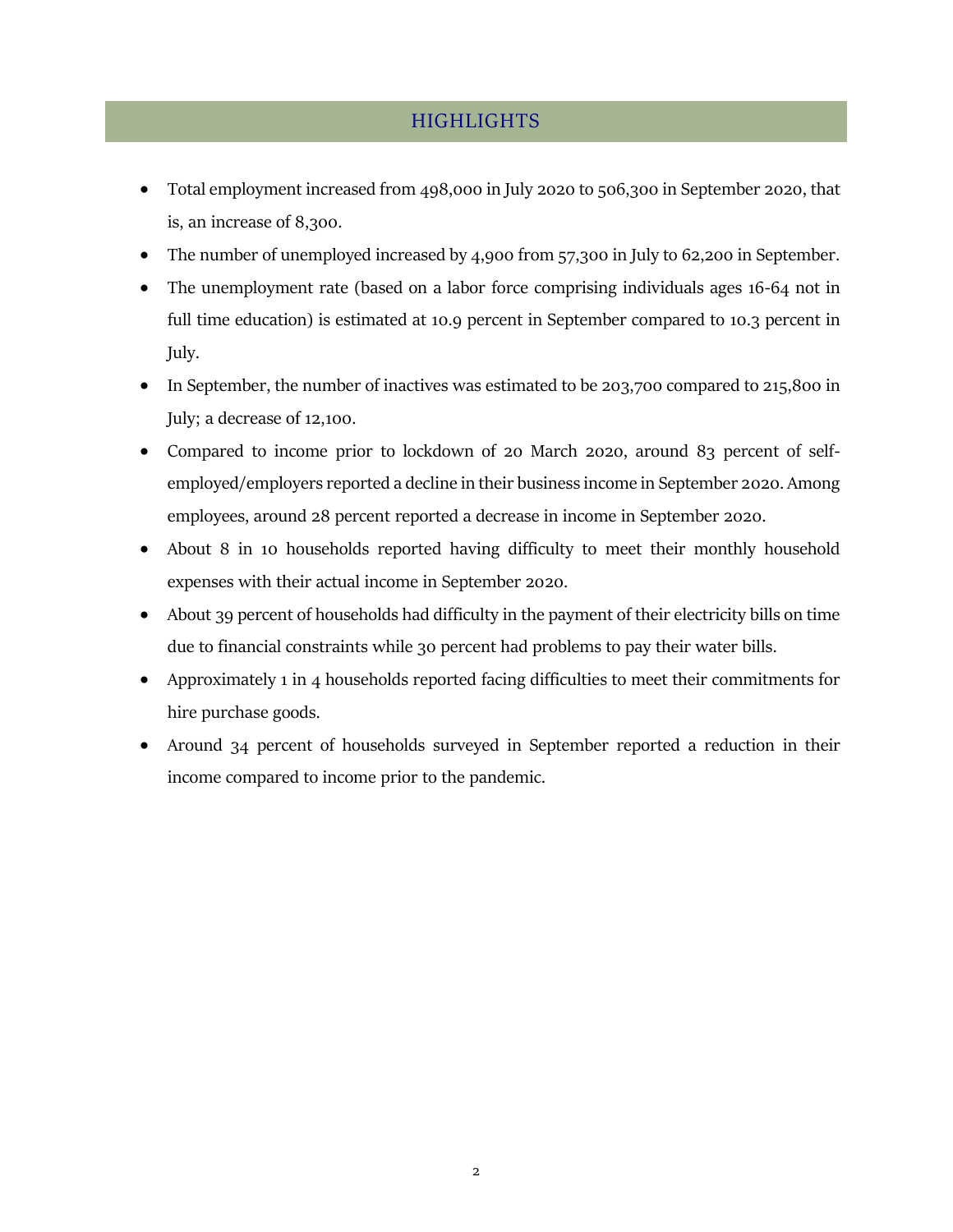# **TABLE OF CONTENTS**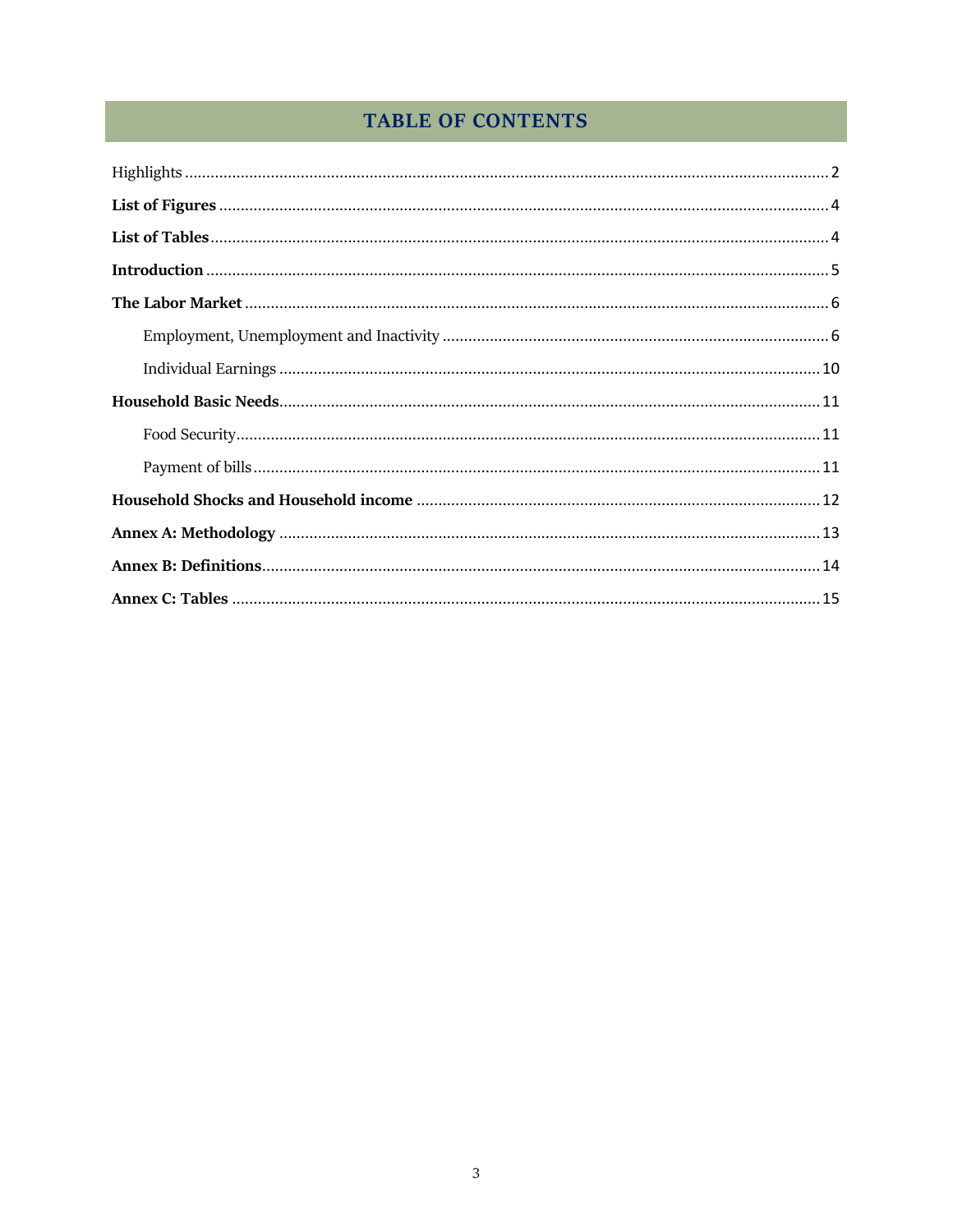# **LIST OF FIGURES**

<span id="page-3-0"></span>

| Figure 2: Households able to meet their monthly household expenses, September 202011                 |
|------------------------------------------------------------------------------------------------------|
| Figure 3: Households not able to pay bills/rent/other payment on time due to financial difficulties, |
| Figure 4: Change in September household income compared to income prior to the pandemic 12           |

## **LIST OF TABLES**

<span id="page-3-1"></span>

| Table 1: Employed, unemployed and economically inactive in population ages 16-64 not in fulltime           |  |
|------------------------------------------------------------------------------------------------------------|--|
|                                                                                                            |  |
| Table 2: Employment in population ages 16-64 not in fulltime education, by type of employment, formality   |  |
| Table 3: Employment by industrial activity in population ages 16-64 not in fulltime education, July and    |  |
| Table 4: Monthly salary of employees ages 16-64 not in fulltime education, overall and by sector, July and |  |
|                                                                                                            |  |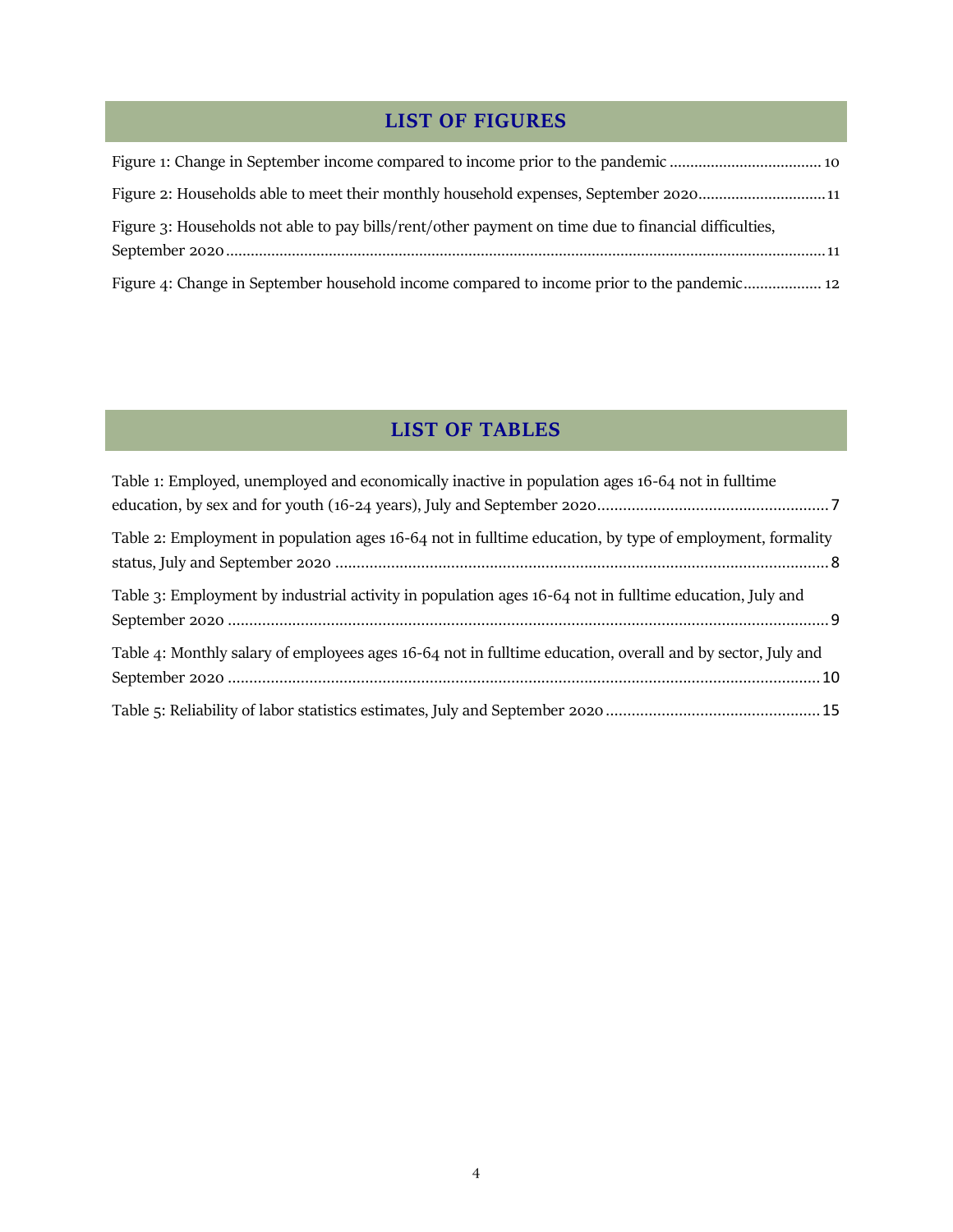## <span id="page-4-0"></span>**INTRODUCTION**

Statistics Mauritius (SM) publishes quarterly estimates of labour force, employment and unemployment, based on the results of the Continuous Multi-Purpose Household Survey (CMPHS). Data up to March 2020 was collected through face-to-face interviews at household level.

Following lockdown measures introduced by the Government on 20 March 2020, the faceto-face data collection had to be stopped and replaced by a telephone survey (Rapid CMPHS). The most important data items of the normal CMPHS and some additional information that would allow an impact analysis of the socio-economic effects of COVID-19 on the lives of Mauritian households are being collected through the telephone survey.

In September 2020, 713 households were successfully interviewed in the islands of Mauritius and Rodrigues.

The questionnaire of the RCMPHS consists of several modules soliciting information about economic activity of individuals ages 16-64 not in full-time education, access to basic goods and services, household income, shocks and coping strategies.

This note presents the results of the telephone surveys conducted in July and September 2020.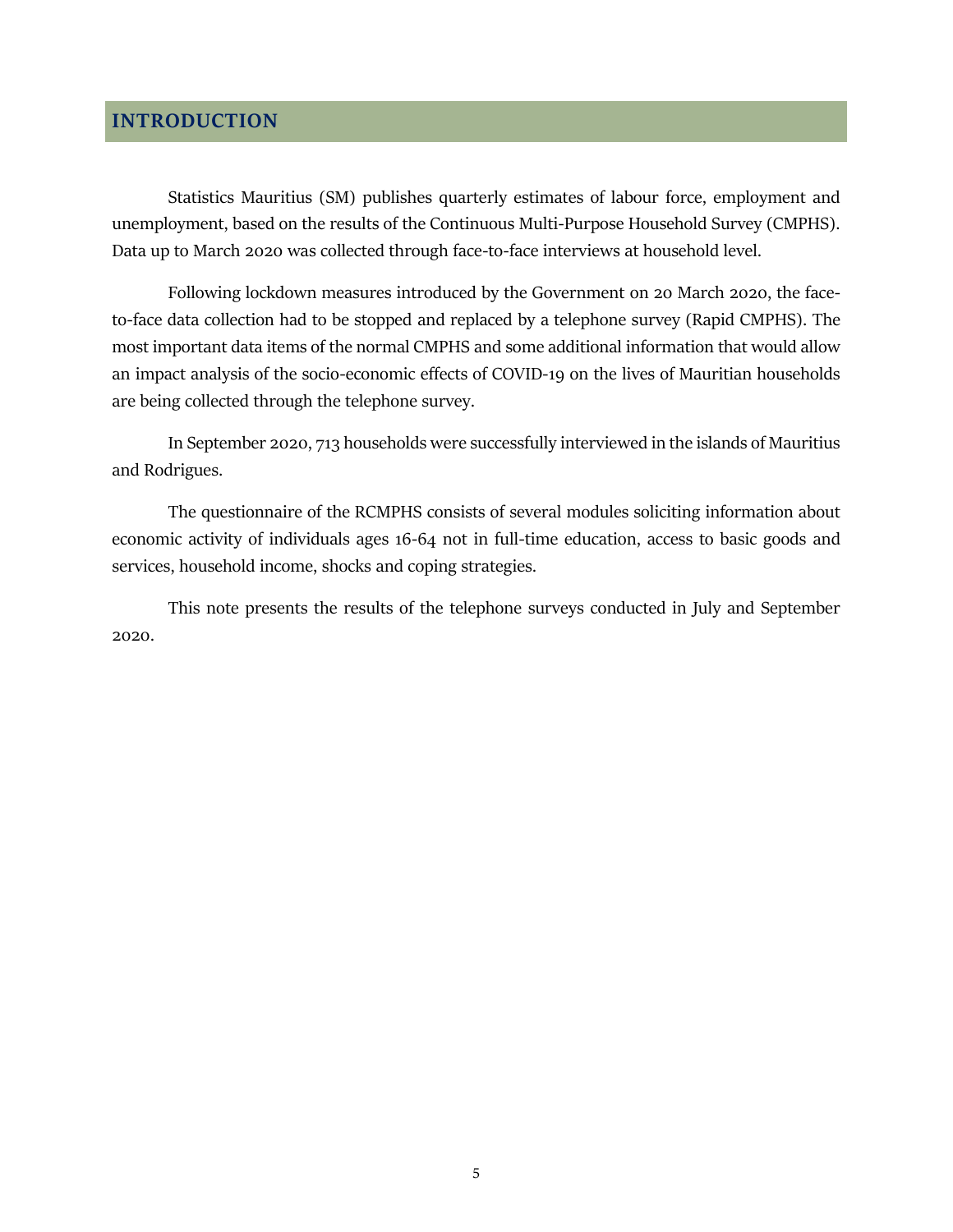## <span id="page-5-0"></span>**THE LABOR MARKET<sup>1</sup>**

#### <span id="page-5-1"></span>EMPLOYMENT, UNEMPLOYMENT AND INACTIVITY

#### **Employment**

 $\overline{a}$ 

With the lifting of the lockdown in June, individuals who could not work remotely have gradually gone back to their workplace. This is reflected in the increase in employment level for September compared to July (Table  $1)^2$ . Total employment increased from 498,000 in July to 506,300 in September, that is, an increase of 8,300.

Differences by formality status and type of employment. In September 2020, formal employment was estimated at about 396,600 or 78 percent of total employment, while the remaining 109,700 or 22 percent was informal (Table 2). Compared to July, formal employment increased by 17,800 while a decrease of 9,500 was observed in informal employment.

Out of an employed population of 506,300, 415,800 or 82 percent were wage earners in September (Table 2). The remaining 90,500 or 18 percent were in non-wage employment, that is, own-account workers, employers and contributing family workers. The increase of 8,300 in total employment in September was mainly attributable to wage employment (+17,400) partly offset by a decrease in non-wage employment (-9,100).

In September 2020, some 346,200 or 83 percent of wage workers were in formal employment and 69,600 or 17 percent in informal employment. Out of the 17,400 increase in wage employment from July to September, 61 percent occurred in formal employment and 39 percent in informal employment.

Around 50,400 or 56 percent of non-wage workers were formal and 40,100 or 44 percent informal in September 2020. Non-wage formal employment increased by 7,100 compared to July 2020, while informal non-wage employment declined by 16,200.

 $1$  All estimates given here refer to population comprising all individuals ages 16-64 not in full-time education. Estimates in other SM publications refer to all individuals aged 16 years and above.

 $<sup>2</sup>$  The employed population consists of Mauritians ages 16-64 not in full time education who have worked for pay, profit</sup> or family gain for at least one hour during the third week of the reference month. It includes individuals who are temporarily absent from work for reasons such as working time arrangements, nature of their work and paid leaves. It should be noted that, individuals absent for other reasons, including the Covid-19 pandemic, are classified as employed if they receive a remuneration (full or partial) paid by the employer.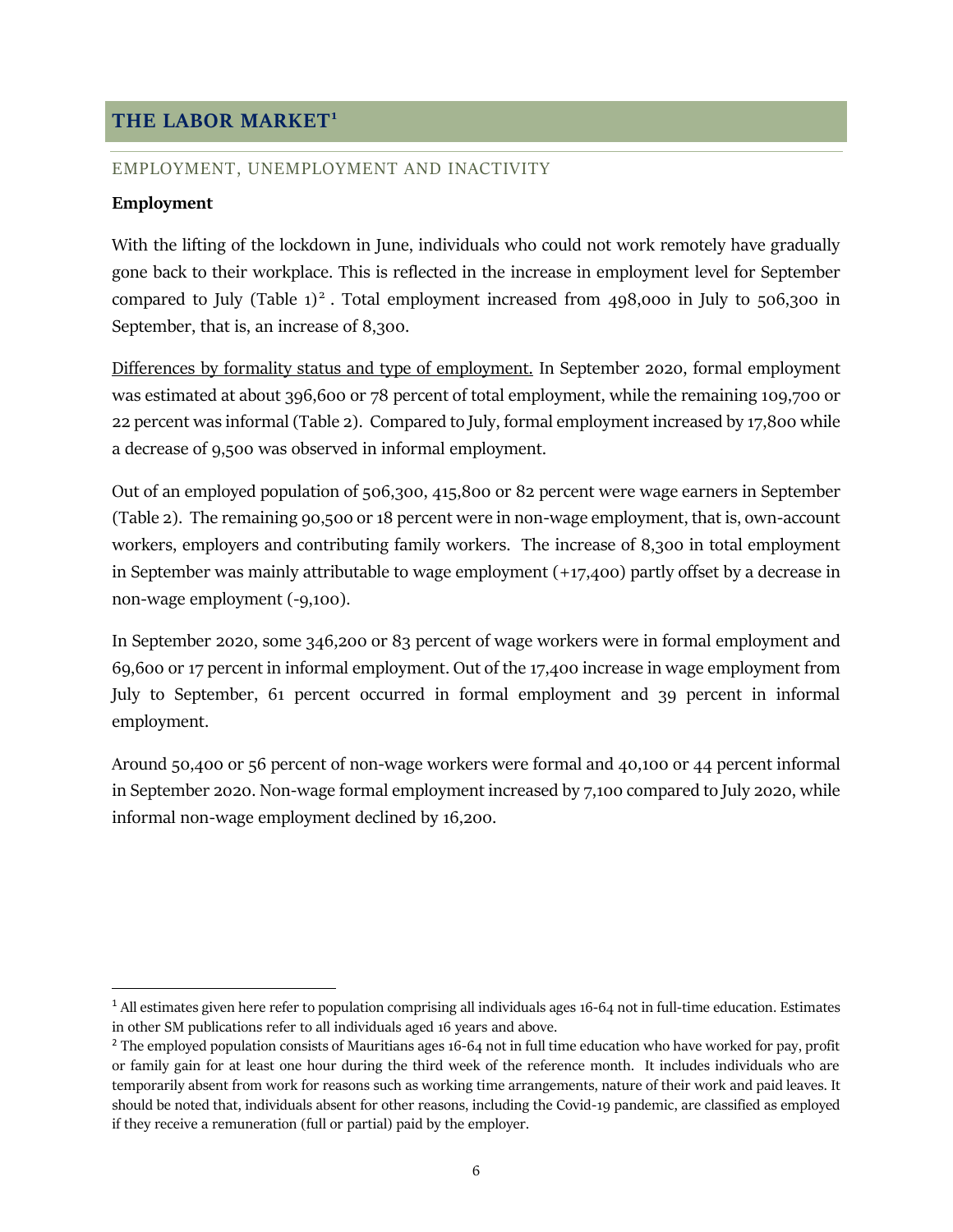|                       | <b>July 2020</b> | September 2020 | Change                     |
|-----------------------|------------------|----------------|----------------------------|
|                       |                  |                | July 2020 - September 2020 |
| Men                   |                  |                |                            |
| Employed              | 296,800          | 301,600        | $+4,800$                   |
| Unemployed            | 32,200           | 32,000         | $-200$                     |
| Inactive              | 53,800           | 50,500         | $-3,300$                   |
| Population            | 382,800          | 384,100        | $+1,300$                   |
| Labor force           | 329,000          | 333,600        | $+4,600$                   |
| Activity Rate (%)     | 85.9             | 86.9           | $+1.0$                     |
| Unemployment Rate (%) | 9.8              | 9.6            | $-0.2$                     |
| Women                 |                  |                |                            |
| Employed              | 201,200          | 204,700        | $+3,500$                   |
| Unemployed            | 25,100           | 30,200         | $+5,100$                   |
| Inactive              | 162,000          | 153,200        | $-8,800$                   |
| Population            | 388,300          | 388,100        | $-200$                     |
| Labor force           | 226,300          | 234,900        | $+8,600$                   |
| Activity Rate (%)     | 58.3             | 60.5           | $+2.2$                     |
| Unemployment Rate (%) | 11.1             | 12.9           | $+1.8$                     |
|                       |                  |                |                            |
| <b>Both Sexes</b>     |                  |                |                            |
| Employed              | 498,000          | 506,300        | $+8,300$                   |
| Unemployed            | 57,300           | 62,200         | $+4,900$                   |
| Inactive              | 215,800          | 203,700        | $-12,100$                  |
| Population            | 771,100          | 772,200        | $+1,100$                   |
| Labor force           | 555,300          | 568,500        | $+13,200$                  |
| Activity Rate (%)     | 72.0             | 73.6           | $+1.6$                     |
| Unemployment Rate (%) | 10.3             | 10.9           | $+0.6$                     |
| Youth $(16 - 24)$     |                  |                |                            |
| Employed              | 45,900           | 44,100         | $-1,800$                   |
| Unemployed            | 20,600           | 20,500         | $-100$                     |
| Inactive              | 25,300           | 25,400         | $+100$                     |
| Population            | 91,800           | 90,000         | $-1,800$                   |
| Labor force           | 66,500           | 64,600         | $-1,900$                   |
| Activity Rate (%)     | 72.4             | 71.8           | $-0.6$                     |
| Unemployment Rate (%) | 31.0             | 31.7           | $+0.7$                     |
|                       |                  |                |                            |

## <span id="page-6-0"></span>**Table 1: Employed, unemployed and economically inactive in population ages 16-64 not in fulltime education, by sex and for youth (16-24 years), July and September 2020**

*Note: Activity rate = labor force over population; Unemployment rate = unemployed over labor force.*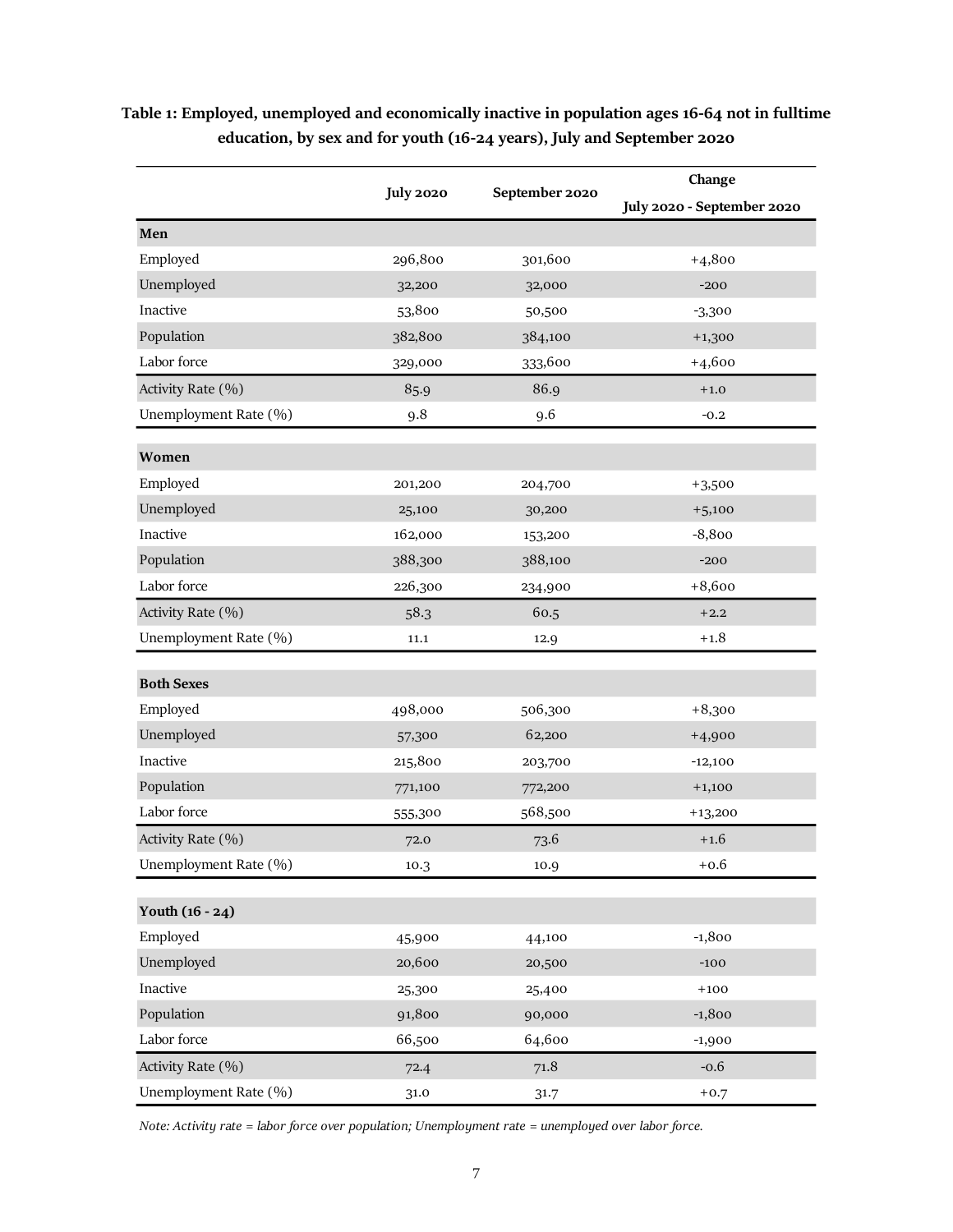|                     |         |                  |              | September 2020 |                 | Change  |           |                            |              |
|---------------------|---------|------------------|--------------|----------------|-----------------|---------|-----------|----------------------------|--------------|
|                     |         | <b>July 2020</b> |              |                |                 |         |           | July 2020 - September 2020 |              |
|                     | Formal  | <b>Informal</b>  | <b>Total</b> | Formal         | <b>Informal</b> | Total   | Formal    | <b>Informal</b>            | <b>Total</b> |
| Wage Employment     | 335,500 | 62,900           | 398,400      | 346,200        | 69,600          | 415,800 | $+10,700$ | $+6,700$                   | $+17,400$    |
| Non-Wage Employment | 43,300  | 56,300           | 99,600       | 50,400         | 40,100          | 90,500  | $+7,100$  | $-16,200$                  | $-9,100$     |
| Total               | 378,800 | 119,200          | 498,000      | 396,600        | 109,700         | 506,300 | $+17,800$ | $-9,500$                   | $+8,300$     |

## <span id="page-7-0"></span>**Table 2: Employment in population ages 16-64 not in fulltime education, by type of employment, formality status, July and September 2020**

Differences by sex. The number of women employed as at September 2020 was 204,700 compared to 201,200 in July, that is, an increase of 3,500. Likewise, male employment increased by 4,800 from 296,800 in July to 301,600 in September.

#### **Unemployment**

The number of unemployed increased by 4,900 or 9 percent from 57,300 in July to 62,200 in September while the labour force (employed + unemployed) increased by 13,200 from 555,300 to 568,500. Hence, the unemployment rate increased from 10.3 percent in July to 10.9 percent in September.

The number of unemployed women increased by about 5,100 from 25,100 in July to 30,200 in September, while the number of unemployed men decreased by 200 to around 32,000 in September. The unemployment rate among women increased from 11.1 percent in July to 12.9 percent in September 2020, while among men it decreased from 9.8 percent to 9.6 percent.

#### **Population outside labour force (Economically Inactive)**

In September, the number of economically inactives was estimated at 203,700 compared to 215,800 in July; a decrease of 12,100.

Among women, a decrease of 8,800 or 5.4 percent was noted in September relative to July, whereas the number of inactive men decreased by 3,300 or 6.1 percent.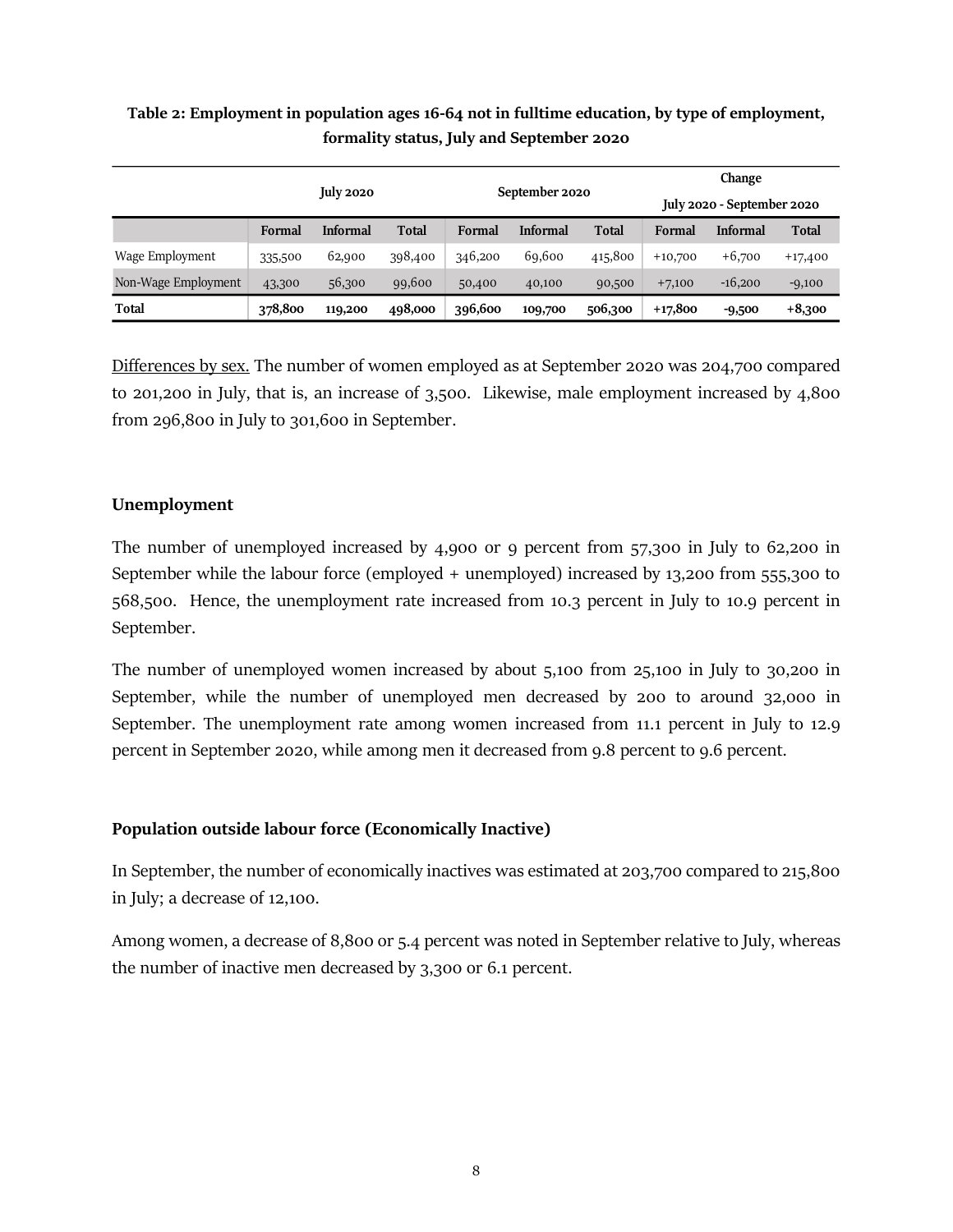#### **Youth**

The number of youth (ages 16-24 not full time students) in employment dropped by 1,800, from 45,900 in July to 44,100 in September, while the number of unemployed slightly decreased from 20,600 to 20,500. On the other hand, the number of inactives grew by 100 to reach 25,400.

#### **Employment by sector**

Employment in the primary sector increased by 1,100 from 29,000 in July to 30,100 in September and that in the tertiary sector increased by 11,100 units from 346,000 in July to 357,100 in September.

On the other hand, employment in the secondary sector decreased by 3,900 from 123,000 in July to 119,100 in September.

|                        |                  |                | Change                     |
|------------------------|------------------|----------------|----------------------------|
|                        | <b>July 2020</b> | September 2020 | July 2020 - September 2020 |
| <b>Primary Sector</b>  | 29,000           | 30,100         | $+1,100$                   |
| Secondary Sector       | 123,000          | 119,100        | $-3,900$                   |
| <b>Tertiary Sector</b> | 346,000          | 357,100        | $+11,100$                  |
| Total                  | 498,000          | 506,300        | $+8,300$                   |

#### <span id="page-8-0"></span>**Table 3: Employment by industrial activity in population ages 16-64 not in fulltime education, July and September 2020**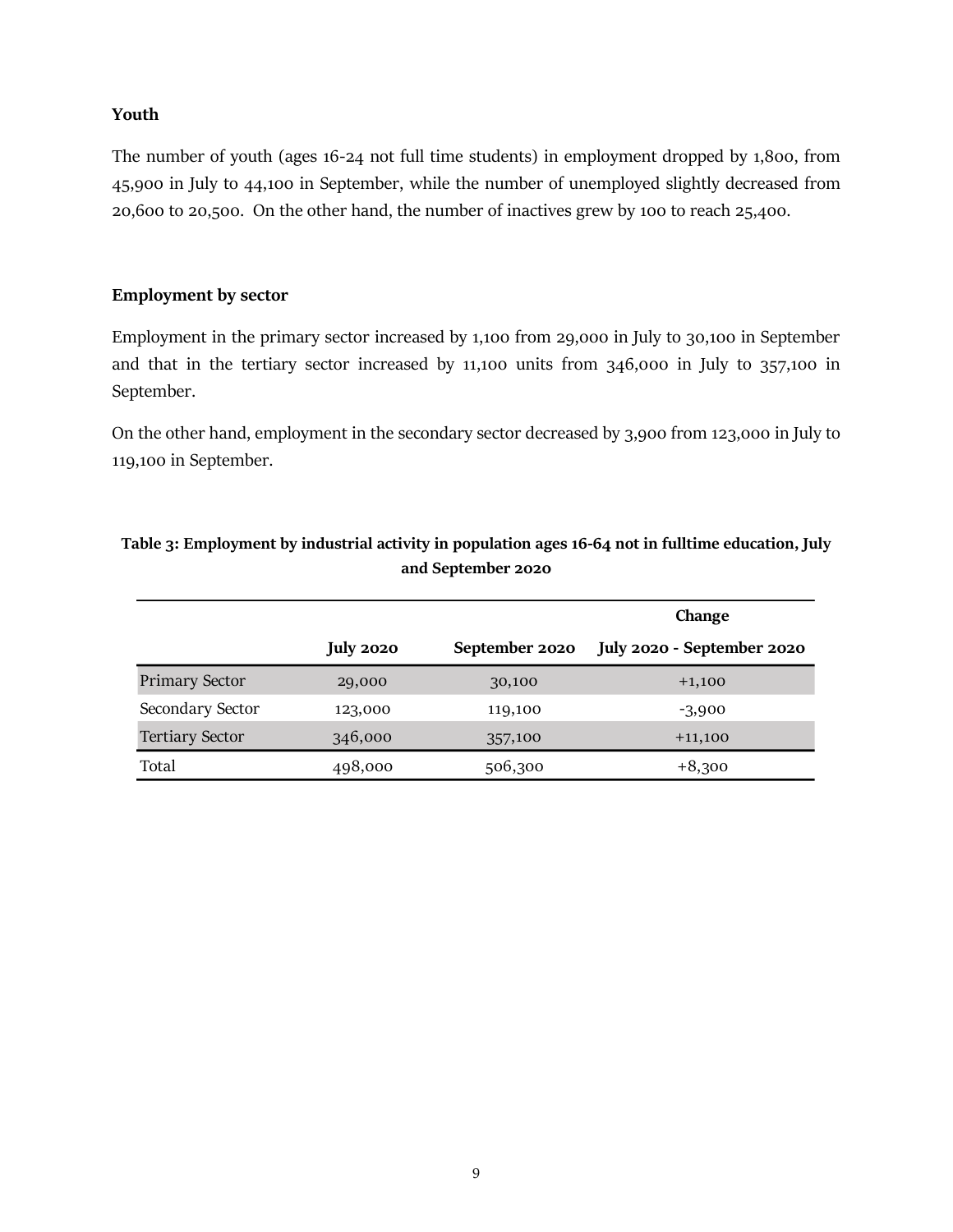#### <span id="page-9-0"></span>INDIVIDUAL EARNINGS

In September, about 15 percent of employees worked less than their usual hours of work compared to 11 percent in July.

Average monthly salaries in September 2020 increased by about 6.7 percent compared to July 2020. The average monthly salaries increased by 8.9 percent in the secondary sector and by 5.3 percent in the tertiary sector while a decrease of 11.7 percent occurred in the primary sector.

|                                   |                  |                | Change                         |
|-----------------------------------|------------------|----------------|--------------------------------|
|                                   | <b>July 2020</b> | September 2020 | July 2020 - September 2020 (%) |
| <b>All Sectors</b>                |                  |                |                                |
| Average Value                     | 19,300           | 20,600         | $+6.7$                         |
| Median Value                      | 15,000           | 15,000         | 0.0                            |
| <b>By Sectors (Average Value)</b> |                  |                |                                |
| Primary                           | 14,500           | 12,800         | $-11.7$                        |
| Secondary                         | 15,700           | 17,100         | $+8.9$                         |
| Tertiary                          | 20,900           | 22,000         | $+5.3$                         |

### <span id="page-9-2"></span>**Table 4: Monthly salary of employees ages 16-64 not in fulltime education, overall and by sector, July and September 2020**

Compared to income prior to lockdown of 20 March 2020, around 83 percent of selfemployed/employers reported a decline in their business income in September 2020. Among employees, around 28 percent reported a decrease in income in September 2020.

<span id="page-9-1"></span>

**Figure 1: Change in September income compared to income prior to the pandemic**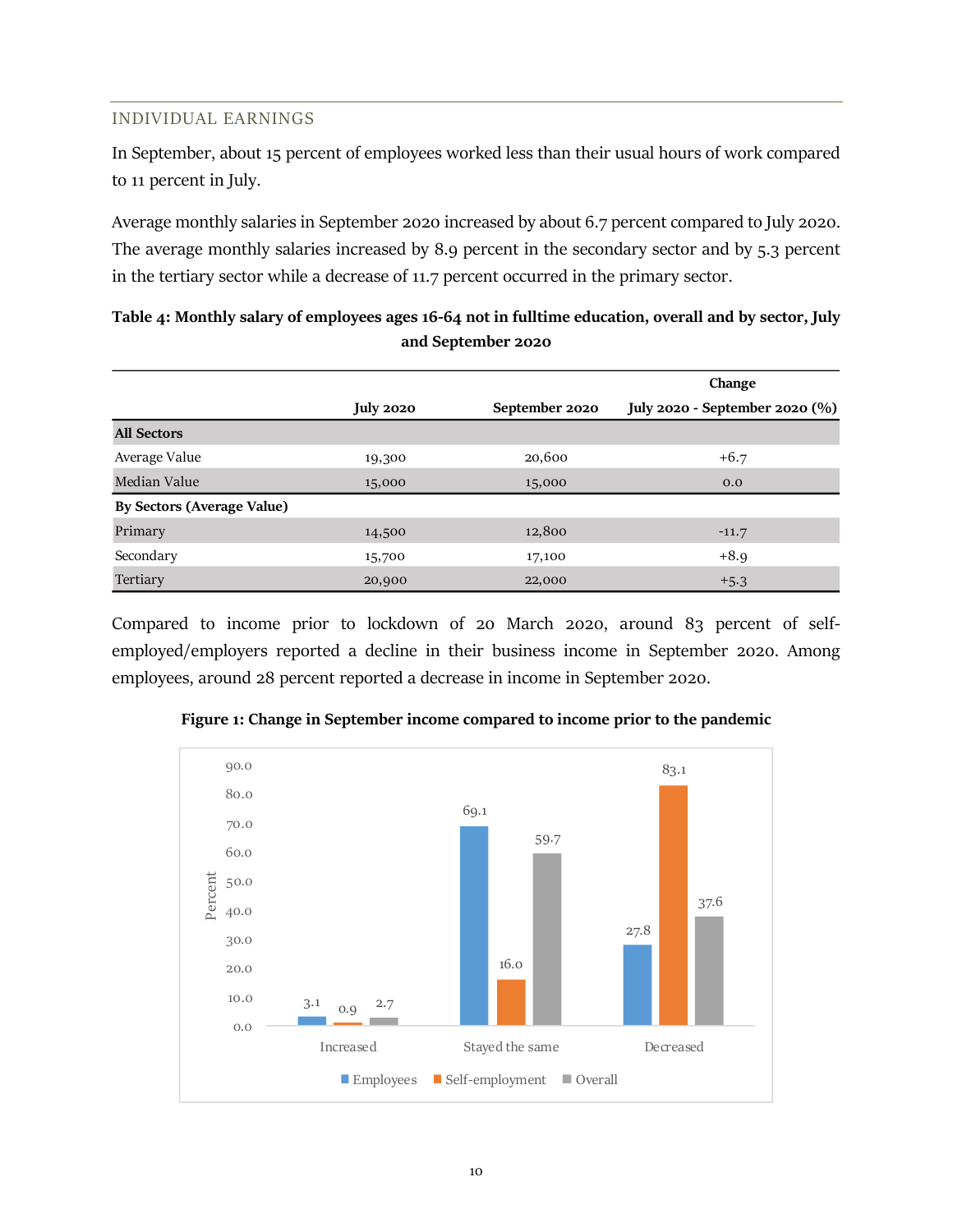## <span id="page-10-0"></span>**HOUSEHOLD BASIC NEEDS**

#### <span id="page-10-1"></span>FOOD SECURITY

During the September round of the survey, about 8 in 10 households reported having difficulty to meet their household expenses with their current monthly income.



<span id="page-10-3"></span>

To face food needs, households might adopt negative coping strategies, whereby they skip a meal or go without eating for an entire day. The share of households where at least one member went without eating for a whole day was around 4 percent in September.

#### <span id="page-10-2"></span>PAYMENT OF BILLS

About 39 percent of households had difficulty in the payment of their electricity bills on time due to financial constraints while 30 percent had problems to pay their water bills. Approximately 1 in 4 households reported facing difficulties to meet their commitments for hire purchase goods.



#### <span id="page-10-4"></span>**Figure 3: Households not able to pay bills/rent/other payment on time due to financial difficulties, September 2020**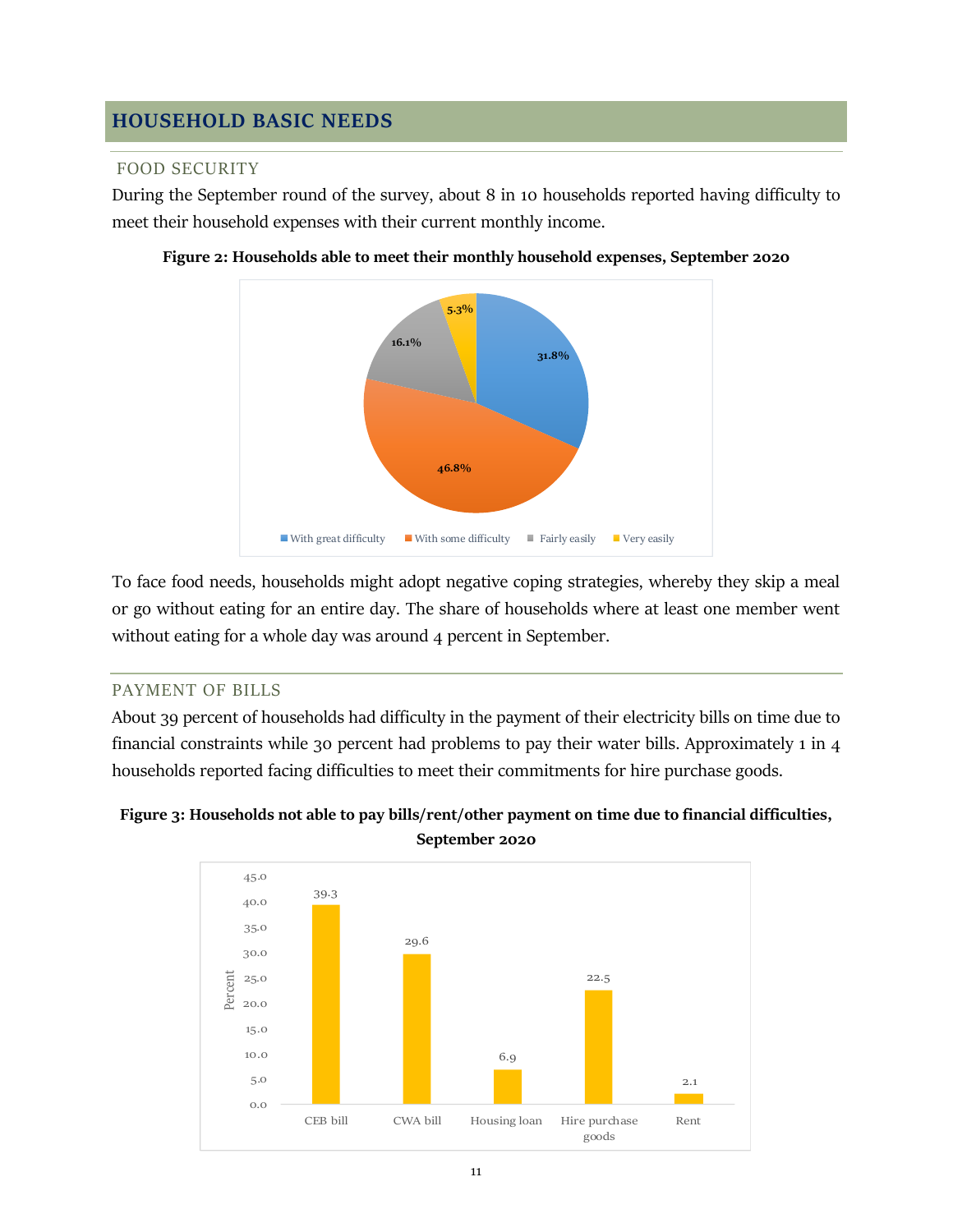## <span id="page-11-0"></span>**HOUSEHOLD SHOCKS AND HOUSEHOLD INCOME**

As a result of the COVID 19 pandemic, Mauritian households have been affected by various types of shocks, mainly job loss, reduction in salary/income from business. Shocks translate into large changes in household income. Around 34 percent of households surveyed in September reported a reduction in their income prior to the pandemic (Figure 4).



<span id="page-11-1"></span>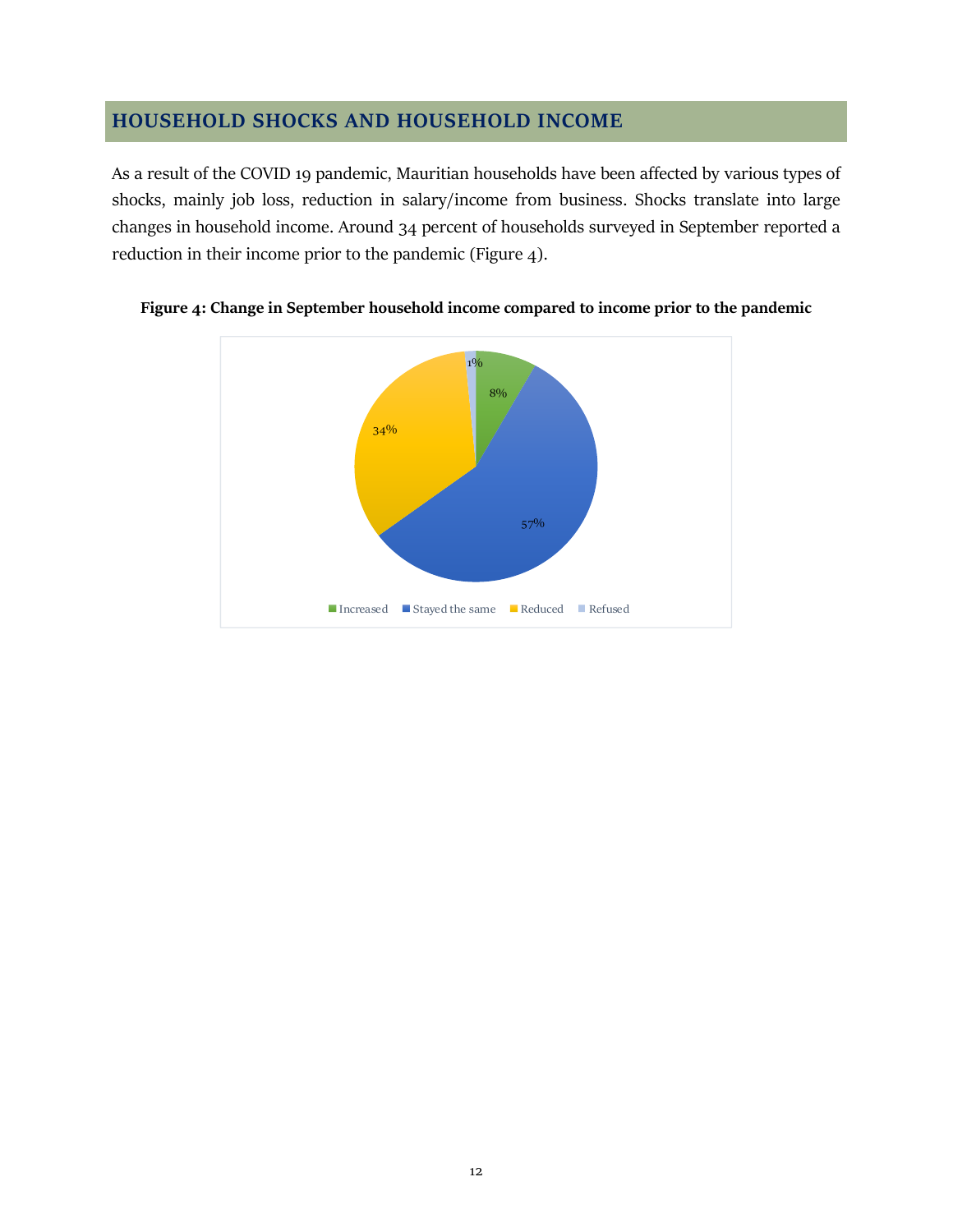## <span id="page-12-0"></span>**ANNEX A: METHODOLOGY**

**Data collection**: Telephone interviews of household members. The observation unit is the household head or a knowledgeable person, except for the employment module where each individual is asked to respond personally to the extent he is available to do so at the time of the interview (response by proxy is otherwise accepted).

**Frequency of data collection**: Monthly. The reference period for data on labor force is the third week of the survey month.

**Scope and coverage of collection**: Mauritian households in the islands of Mauritius and Rodrigues.

**Sampling methodology**: A Stratified two-stage sampling design is used. At the first stage, Primary Sampling Units (PSUs) are selected in proportion to square root of the total number of households in the geographical district and at the second stage a fixed number of households is selected from each selected PSU. The Relative Development Index (RDI) is used as the spatial stratification factor. This index is based on 12 variables encompassing housing and living conditions, literacy and education, and employment derived from the 2011 Housing and Population Census to rank PSUs. A set of RDIs for administrative regions has been published in the series "Economic and Social Indicators" - Issue No. 977. The second stage stratification criteria are community, household size and average monthly expenditure of the household.

**Sample size**: The response rate for the September survey stands at 72 percent, with a total of 713 households that completed the interview.

**Questionnaire**: The September questionnaire comprises six modules. Module 1 covers the general characteristics of the population. Module 2 solicits information about economic activities on every household member ages 16-64. Module 3 covers access to household basic needs. Module 4 covers information regarding changes in household income, module 5 captures information regarding the type of strategies adopted by households to cope with shocks, and module 6 covers safety nets as to previous month.

**Reliability of estimates:** Estimates from the July and September surveys were based on samples of 803 and 713 households, respectively. Margin of error associated with the estimates are given in  $(Table 5)$ .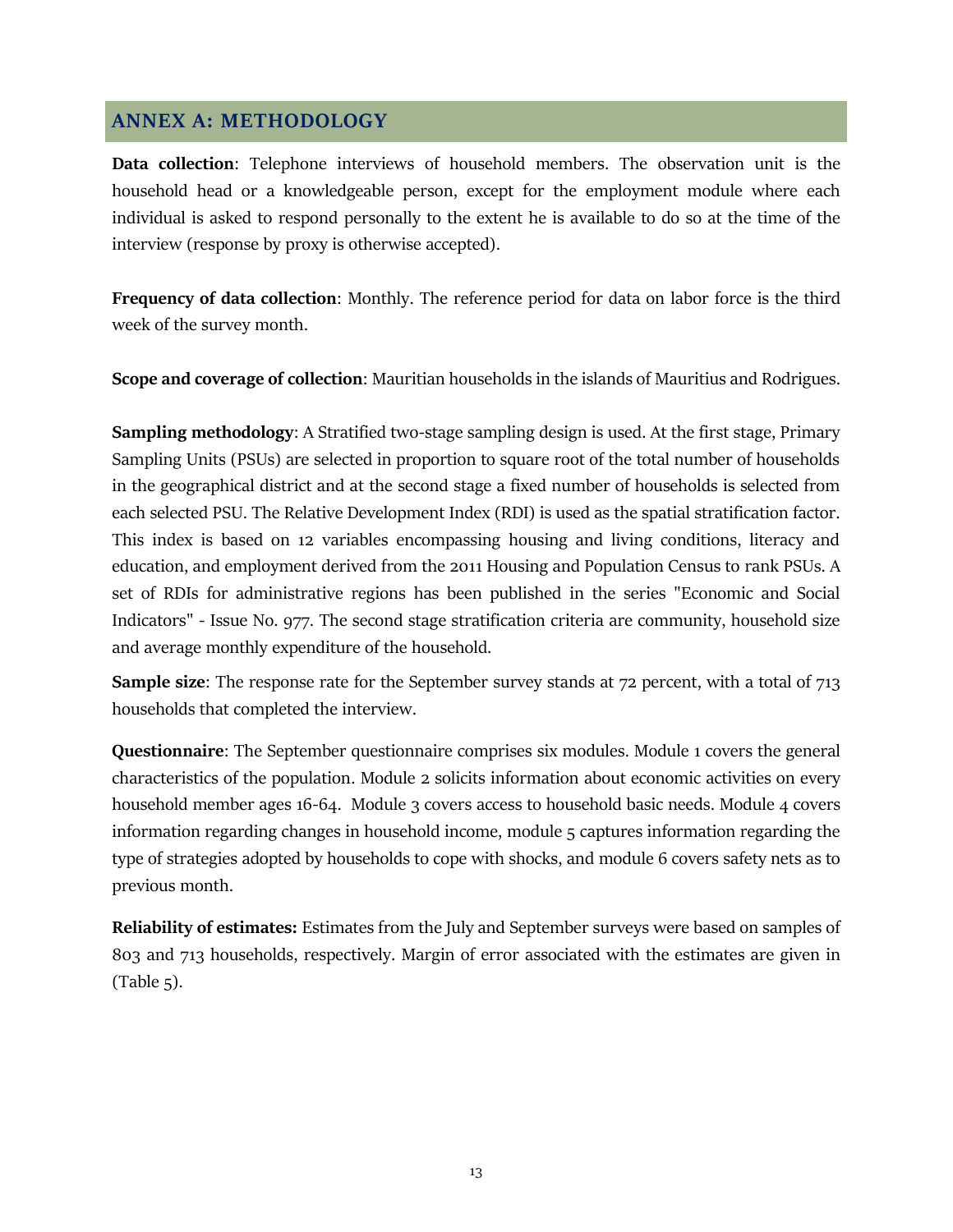# <span id="page-13-0"></span>**ANNEX B: DEFINITIONS**

| <b>Labor Market Status</b> |                                                                                                                                                                                                                                                                                                                                                                                                                                  |  |  |  |
|----------------------------|----------------------------------------------------------------------------------------------------------------------------------------------------------------------------------------------------------------------------------------------------------------------------------------------------------------------------------------------------------------------------------------------------------------------------------|--|--|--|
| Employment                 | The employed population consists of Mauritians ages 16-64 not in full time<br>education who have worked for pay, profit or family gain for at least one hour<br>during the reference week of a month. <sup>3</sup> It includes individuals who are temporarily<br>absent from work for reasons such as working time arrangements, nature of their<br>work, public holidays, annual leave, sick leave, maternity/paternity leave. |  |  |  |
|                            | Individuals absent for other reasons such as parental leave, education leave, other<br>personal leave, furlough, layoff, temporary disorganization or suspension of work,<br>lack of clients, capital or materials, strike, government lockdown, quarantine,<br>disaster, etc. are classified as employed if one of the following two conditions hold:                                                                           |  |  |  |
|                            | total expected duration of absence is three months or less,<br>1.<br>a worker continues to receive a remuneration (full or partial) paid by<br>2.<br>the employer.                                                                                                                                                                                                                                                               |  |  |  |
| Unemployment               | The unemployed population comprises all Mauritians ages 16-64 not in full time<br>education who were not employed and looked for work and were available for work<br>during the reference week.                                                                                                                                                                                                                                  |  |  |  |
| Inactivity                 | The inactive population includes persons who were neither employed nor<br>unemployed during the reference week. This includes individuals who during the<br>reference week were not employed because of the lockdown, did not have any job<br>attachment, were not available for work and did not look for work.                                                                                                                 |  |  |  |
| <b>Employment Type</b>     |                                                                                                                                                                                                                                                                                                                                                                                                                                  |  |  |  |
| Employer                   | An employer is a person who operates his/her own business or trade and hires one<br>or more employees.                                                                                                                                                                                                                                                                                                                           |  |  |  |
| Own-account worker         | An own-account worker is a person who operates his/her own business or trade<br>and does not hire employees. He/She may be working alone or with the help of<br>contributing family workers.                                                                                                                                                                                                                                     |  |  |  |
| Employee                   | An employee is a person who works for pay for someone else, even in a temporary<br>capacity.                                                                                                                                                                                                                                                                                                                                     |  |  |  |
| Apprentice                 | An apprentice is a person being trained for a job or trade. He/She may be paid or<br>may receive some pocket money; a paid apprentice is considered in-employment.                                                                                                                                                                                                                                                               |  |  |  |
| Contributing family worker | A contributing family worker is a person who works without pay in a market-<br>oriented enterprise operated by a family member.                                                                                                                                                                                                                                                                                                  |  |  |  |

 $\overline{a}$ 

<sup>&</sup>lt;sup>3</sup> Previously published estimates refer to all individuals aged 16 and above.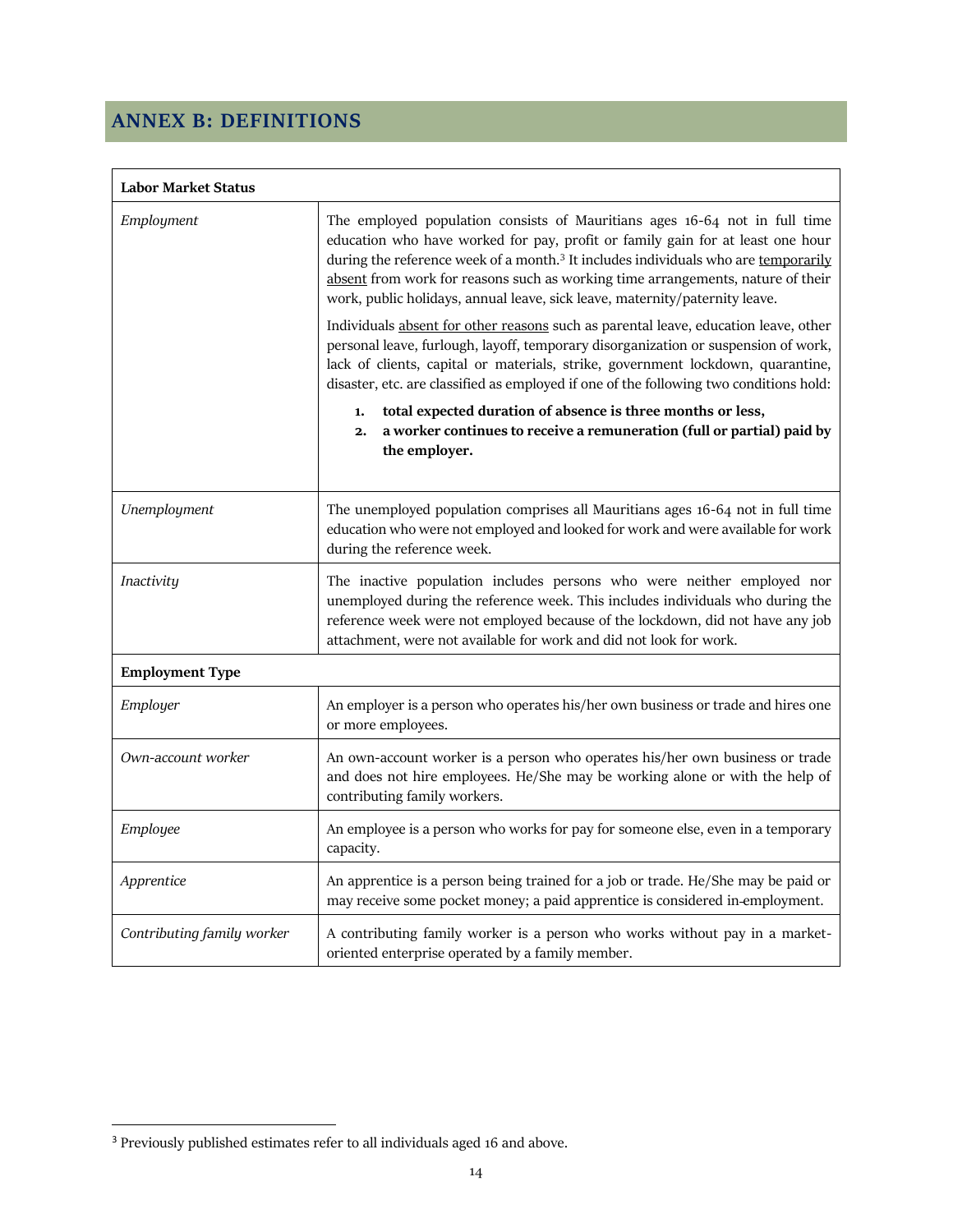# <span id="page-14-1"></span><span id="page-14-0"></span>**ANNEX C: TABLES**

|                      | <b>Estimates</b> | <b>Standard Error</b> | Coefficient of<br>variation (%) |
|----------------------|------------------|-----------------------|---------------------------------|
| <b>Both Sexes</b>    |                  |                       |                                 |
| Labour force         |                  |                       |                                 |
| Jul-20               | 555,300          | 34,300                | 6.2                             |
| Sep-20               | 568,500          | 37,900                | 6.7                             |
| Employment           |                  |                       |                                 |
| Jul-20               | 498,000          | 29,600                | 5.9                             |
| Sep-20               | 506,300          | 34,700                | 6.9                             |
| Unemployment         |                  |                       |                                 |
| Jul-20               | 57,300           | 7,400                 | 12.9                            |
| Sep-20               | 62,200           | 8,300                 | 13.3                            |
| Unemployment rate, % |                  |                       |                                 |
| Jul-20               | 10.3             | 1.0                   | 9.7                             |
| Sep-20               | 10.9             | 1.3                   | 11.9                            |
| Activity rate, %     |                  |                       |                                 |
| Jul-20               | 72.0             | 1.3                   | $1.8\,$                         |
| Sep-20               | 73.6             | 1.3                   | 1.8                             |
| <b>Male</b>          |                  |                       |                                 |
| Labour force         |                  |                       |                                 |
| Jul-20               | 329,000          | 21,400                | 6.5                             |
| Sep-20               | 333,600          | 21,700                | 6.5                             |
| Employment           |                  |                       |                                 |
| Jul-20               | 296,800          | 18,300                | 6.2                             |
| Sep-20               | 301,600          | 20,300                | 6.7                             |
| Unemployment         |                  |                       |                                 |
| Jul-20               | 32,200           | 5,200                 | 16.1                            |
| Sep-20               | 32,000           | 5,700                 | 17.8                            |
| Unemployment rate, % |                  |                       |                                 |
| Jul-20               | 9.8              | 1.3                   | 13.3                            |
| Sep-20               | 9.6              | 1.6                   | 16.7                            |
| Activity rate, %     |                  |                       |                                 |
| Jul-20               | 85.9             | 1.4                   | $1.6\phantom{0}$                |
| Sep-20               | 86.9             | $1.6\,$               | $1.8\,$                         |

**Table 5: Reliability of labor statistics estimates, July and September 2020**